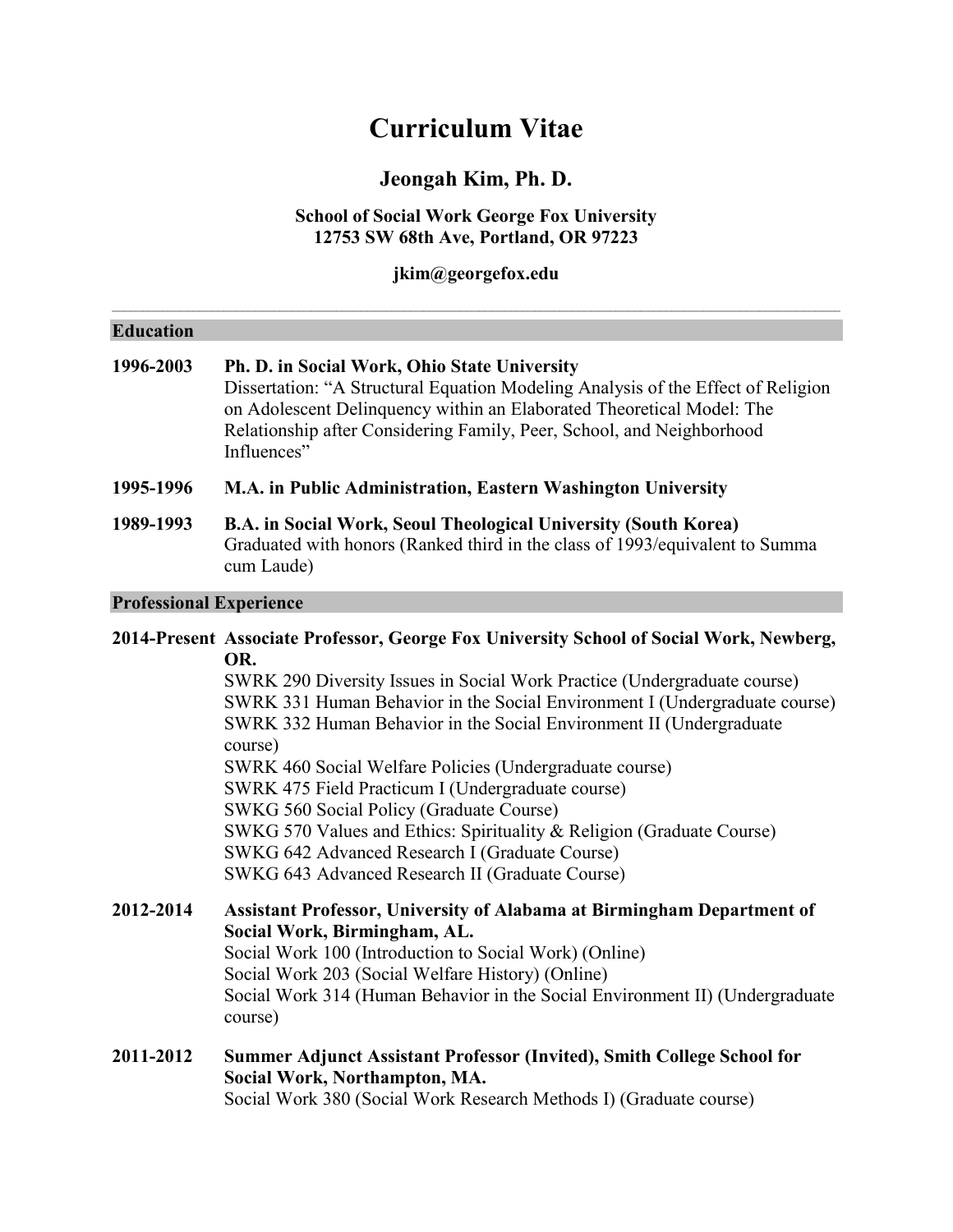# **Professional Experience (cont.)**

Social Work 381 (Social Work Research Methods II) (Graduate course)

| 2004-2012 | Assistant Professor, Alabama A&M University Graduate Social Work Program,<br>Normal, AL.<br>Social Work 510 (Social welfare policy and services I) (Graduate course)<br>Social Work 511 (Social welfare policy and services II) (Graduate course)<br>Social Work 522 (Race, ethnicity, gender, & diversity) (Graduate course)<br>Social Work 530 (Applied Social Work Research Method) (Graduate course)<br>Social Work 630 (Need assessments and program evaluation) (Graduate course)<br>Social Work 647 (Social Work and Spirituality/Religiosity) (Graduate course) |
|-----------|-------------------------------------------------------------------------------------------------------------------------------------------------------------------------------------------------------------------------------------------------------------------------------------------------------------------------------------------------------------------------------------------------------------------------------------------------------------------------------------------------------------------------------------------------------------------------|
| 2004      | Instructor, Ohio State University College of Social Work, Columbus, OH.<br>Social Work 711 (Race and Ethnicity in Social Work Practice) (Graduate course)<br>Social Work 720 (Social Welfare Policies and Programs) (Graduate course)<br>Social Work 750.01 (Social Welfare Policies and Programs in the Field of Child<br>and Family Services) (Graduate Course)                                                                                                                                                                                                       |
| 2000-2003 | Research/Office Associate, Office of Field Education, Ohio State University,<br><b>College of Social Work, Columbus, OH.</b>                                                                                                                                                                                                                                                                                                                                                                                                                                            |
| 1998-2000 | Graduate Associate at the Office of Field Education, Ohio State University,<br><b>College of Social Work, Columbus, OH.</b>                                                                                                                                                                                                                                                                                                                                                                                                                                             |
| 1999      | Summer scholar exchange: Social Welfare policy in Eastern Europe.<br>Jagiellonian University, Krakow, Poland.                                                                                                                                                                                                                                                                                                                                                                                                                                                           |
| 1998      | Graduate Associate at the Registrar's Office, Ohio State University College<br>of Social Work, Columbus, OH.                                                                                                                                                                                                                                                                                                                                                                                                                                                            |
| 1996      | Graduate Associate at the Ph.D. Program Office, Ohio State University<br><b>College of Social Work, Columbus, OH.</b>                                                                                                                                                                                                                                                                                                                                                                                                                                                   |
| 1997      | Graduate Associate at the Undergraduate Social Work Program Office,<br>Ohio State University College of Social Work, Columbus, OH.                                                                                                                                                                                                                                                                                                                                                                                                                                      |
| 1995-1996 | <b>Editor of Newsletter, State Department of Social and Health Services</b><br>(DSHS), Spokane, WA.                                                                                                                                                                                                                                                                                                                                                                                                                                                                     |
| 1995-1996 | Intern, State Department of Social and Health Services (DSHS),<br>Spokane, WA.                                                                                                                                                                                                                                                                                                                                                                                                                                                                                          |
| 1993      | <b>Intern, Sang-Gye Community Services, Seoul, South Korea.</b>                                                                                                                                                                                                                                                                                                                                                                                                                                                                                                         |
| 1992      | Intern, The Korean National Council on Social Work, Seoul, South<br>Korea.                                                                                                                                                                                                                                                                                                                                                                                                                                                                                              |
| 1991      | Intern, SaRang Family Services, Seoul, South Korea.                                                                                                                                                                                                                                                                                                                                                                                                                                                                                                                     |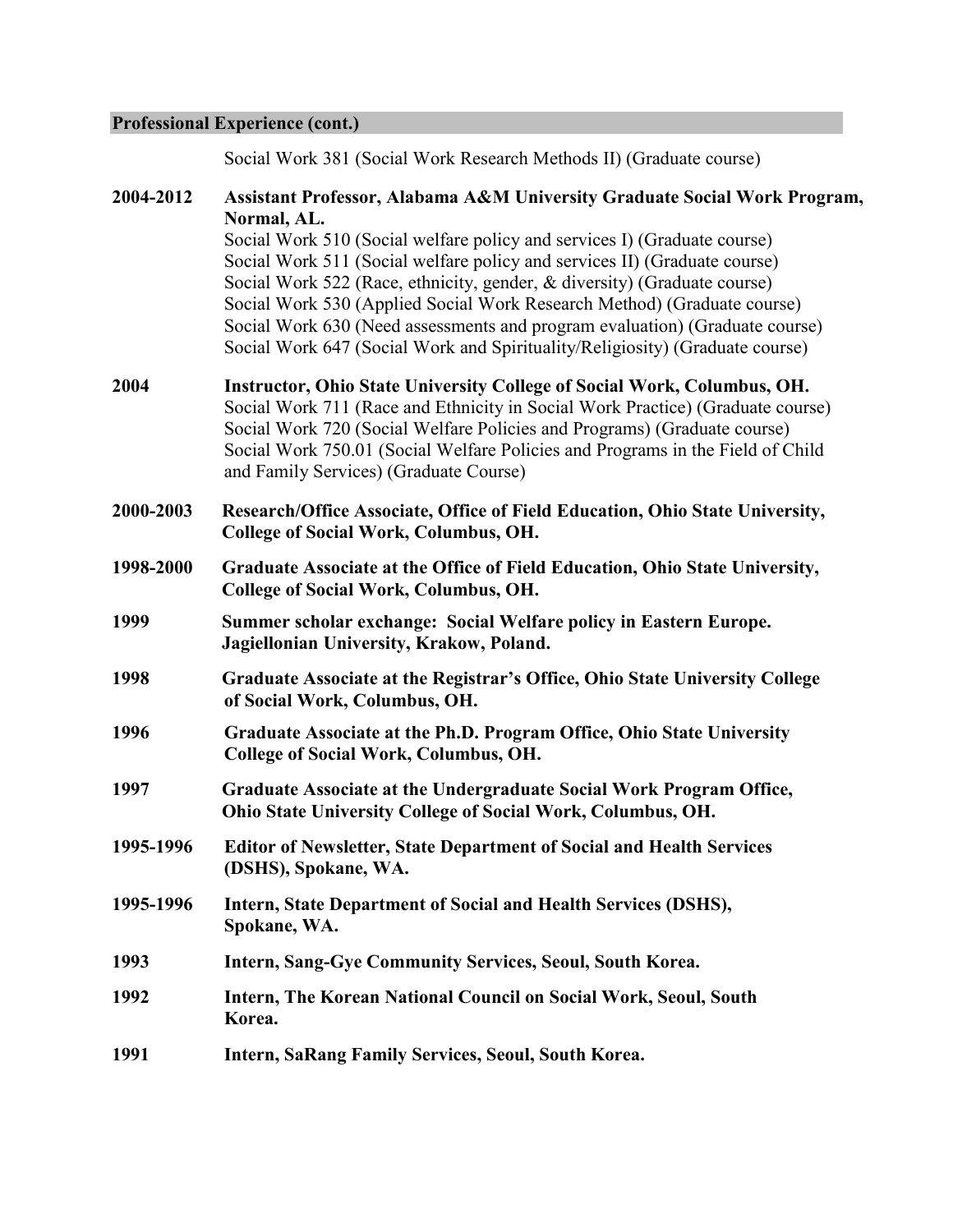#### **Scholarly Publications**

**Kim, J. (Submitted).** Bridging the perceived divide between science and religion in professional work settings. Book chapter for Bridging the Two Cultures of Science and Religion. A preface will be written by Dr. Alister E. McGrath.

**Kim, J. (Submitted/ Under revision).** The religion clause of the First Amendment: Implications for social work.

**Kim, J. (2013).** Globalization and the status of women and work in South Korea: A global feminist perspective. In *Gender Oppression and Globalization: Challenges for Social Work.* CSWE Press: Alexandria, VA.

Perry, T. & **Kim, J. (2013).** Pounding the yam: HIV–related knowledge & behaviors of young Ghanaian market women. In *Gender Oppression and Globalization: Challenges for Social Work*, CSWE Press: Alexandria, VA.

**Kim, J. (2011).** Religiosity and substance abuse among African American: The need for systematic research. *International Journal of Arts and Sciences*, *4, 17,* 29-33.

**Kim, J. (2009).** Tax policy: Implications for social welfare. *Social welfare, 179,* 110-115.

**Kim, J. (2008).** Social Report: An assessment of Corporate Philanthropy. *Social Welfare, 178,* 162- 171.

**Kim, J. (2008).** Social welfare spending: Temporary Assistance for Needy Families. *Social Welfare, 177,* 134-139

**Kim, J. (2008).** Value free vs. value-driven welfare policy. *Social welfare, 176,* 126-131.

**Kim, J. (2007).** Multi-culturalism: Lessons from United States. *Social Welfare, 175,* 140-145.

**Kim, J. (2007).** A need for paradigm shift for social work professionalism. *Social Welfare, 174,*  172-179.

**Kim, J. (2007).** Issues with using voucher for social service delivery. *Social Welfare, 172,* 100- 107.

**Kim, J. (2006).** Corporate social responsibility, *Social Welfare, 171,* 147-151.

**Kim, J. (2006).** Social security reforms toward an aging society, *Social Welfare, 170,* 143-148.

**Kim, J. (2006).** Social marketing and social work administration, *Social Welfare, 169,* 105-112.

**Kim, J. (2006).** PRWOA: Its implications for social service delivery systems, *Social Welfare, 168,*108-115.

**Kim, J. (2005).** A structural equation modeling analysis of the effect of religion on adolescent delinquency. Proceedings of the Seventeenth National Symposium Doctoral Research in Social Work, Ohio State University, Columbus, OH.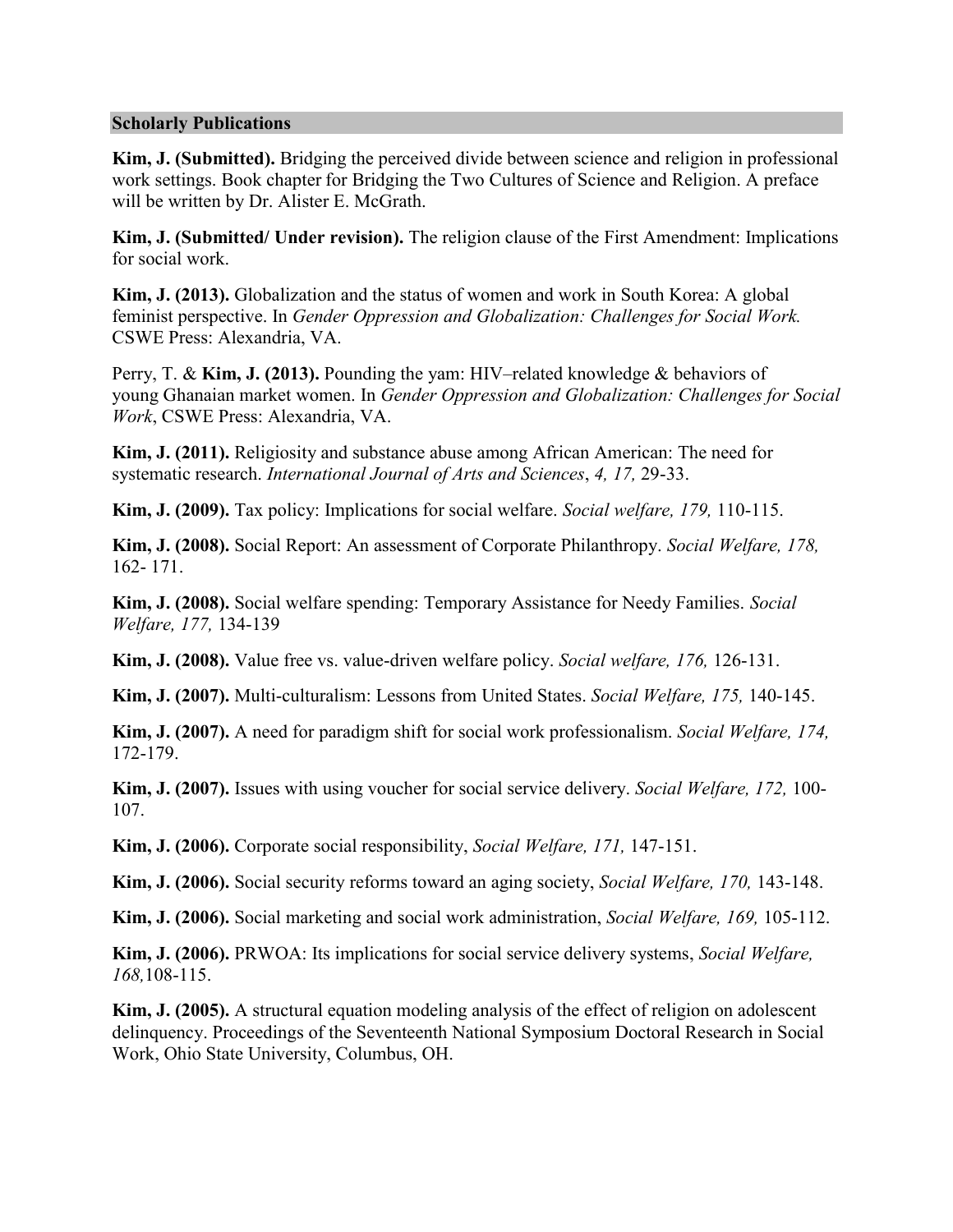**Kim, J. (2005).** Information technologies and social work in the United States, *Social Welfare, 67,* 133-138.

**Kim, J. (2005).** Trends and issues shaping volunteerism, *Social Welfare, 166,* 115-123.

**Kim, J. (2005).** From federal to state: Implications for block grants*, Social Welfare, 165,* 143- 149.

**Kim, J. (2005).** Reexamining Juvenile justice policy and practice, *Social Welfare*, *164,* 113-120.

**Kim, J. (2004).** Improving participatory processes in policy decision making, *Social Welfare, 163,* 152-159.

**Kim, J. (2004).** Devolution: Implications for social work, *Social Welfare, 162,* 125-129.

# **Technical Reports**

Byrd-Giles, B., Hankins, J., Harris, K., **Kim, J.**, Perry, T., Dixon, A., Lense, E. Pattern, C., Reinert, C., Johnson, L., Murallers, A., Stokes, R., Yin., A., Zepeda, S. Slaughter, S., Hayden, M. Houston, H., Hughes, B., Hull, P., Sellers, D., Jenkins, T., Robinson, K. . . . . Alcalde, G. **(2014).** *Southeastern Health Equity Report Card: Focusing on Factors Related to Health Care Access, Healthy Food Access, and Cultural Competency.* Southern Equity Council.

**Kim, J. (1998-2002).** An Evaluation of Social Work Field Practicum. College of Social Work, Ohio State University

**Kim, J. (1998-2000).** Annual Report: An Evaluation of New Field Instructor Training Program. College of Social Work, Ohio State University

**Kim, J. (1998/1999).** Annual Report: An Evaluation of Field Orientation for Social Work Students. College of Social Work, Ohio State University.

# **Working papers**

**Kim, R., & Kim, J. (In progress).** Satisfaction and self-efficacy among Korean home-away youth.

# **Professional Activities**

**2018** Conference Proceedings Reviewer, Council of Social Work Education (CSWE), Washington, D.C.

**2017 – Present** Journal reviewer, Journal of Sociology and Social Welfare, Berkley, CA.

**2015 - Present** Journal reviewer, Social Work and Christianity, North American Association of Christians in Social Work, Botsford, CT.

**2007** Journal Reviewer, Journal of African American Studies.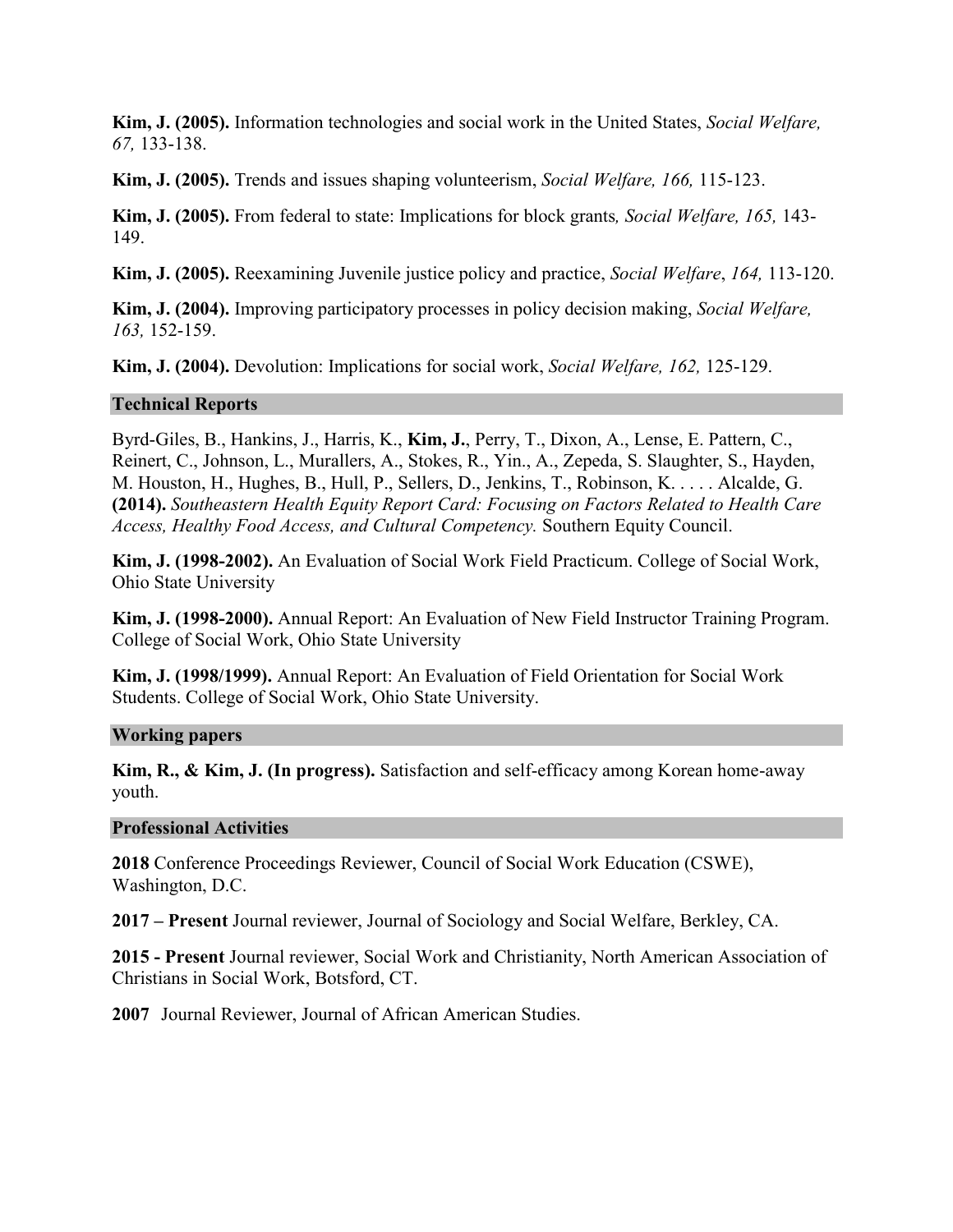#### **Professional Presentations**

# **Peer-reviewed presentations**

**Kim, J. (accepted/scheduled to present in January 2018).** A systematic review of 50 years of literature on the effects of forgiveness interventions. 22nd Annual Conference of the Society for Social Work and Research (SSWR), Washington, D. C.

# **Professional Presentations (cont.)**

**Kim, J. (accepted/scheduled to present in January 2018).** What is self-determination and why is it important? 22nd Annual Conference of the Society for Social Work and Research (SSWR), Washington, D. C.

**Kim, J. (2017).** The meaning and range of the self-determination principle in social work literature. 63<sup>rd</sup> Annual Program Meeting (APM) of Council of Social Work Education, Dallas, TX.

**Kim, J.** & Kim, Y. R. **(2017).** A systematic review of 40 years of literature on religiosity and substance abuse among African Americans. 21th Annual Conference of Society for Social Work Research (SSWR) on Ensure Healthy Development for all Youth, New Orleans, LA.

Kim, Y. R. & **Kim, J. (2016).** Factors Associated with Social Adjustment of Korean Youth Living in United States." 2<sup>nd</sup> International Social Work Conference 2016 on Social Innovation-Technology and Disaster Recovery: Creating Opportunities for Global Exchange, Manila, Philippine.

Kim, Y. R. & **Kim, J. (2016).** Social Adjustment of Korean Youth in Study Abroad in the United States. 20th Annual Conference of Society for Social Work Research (SSWR) on Grand Challenges for Social Work: Setting a Research Agenda for the Future, Washington, D. C.

**Kim, J. (2015).** Global Feminist Perspectives on Globalization and Gender Policy: A Case Study of South Korea. 61<sup>st</sup> Annual Program Meeting of Council of Social Work Education (CSWE) on Social Work on Frontiers of Change, Denver, CO.

Kim, Y. R. & **Kim, J. (2014).** Social and Cultural Adjustment of Korean Youth in Study Abroad. National Social Science Association, San Diego, CA.

**Kim, J. (2011).** Religiosity and substance abuse among African American: The need for systematic Research. International conference for Academic Disciplines, Orlando, FL.

**Kim, J. (2006).** "Separation between church and state" 35th Annual Alabama-Mississippi Social Work Education Conference on 3 R's of Social Work: Resiliency, Rebuilding, and Recovery, Tuscaloosa, AL.

**Kim, J. (2010).** Children's Spirituality: A missing Component of Cultural Competence. 39th Annual Alabama Mississippi Social Work Education Conference on Social Work: Enhancing Dignity Across The Life Course, Jacksonville, AL.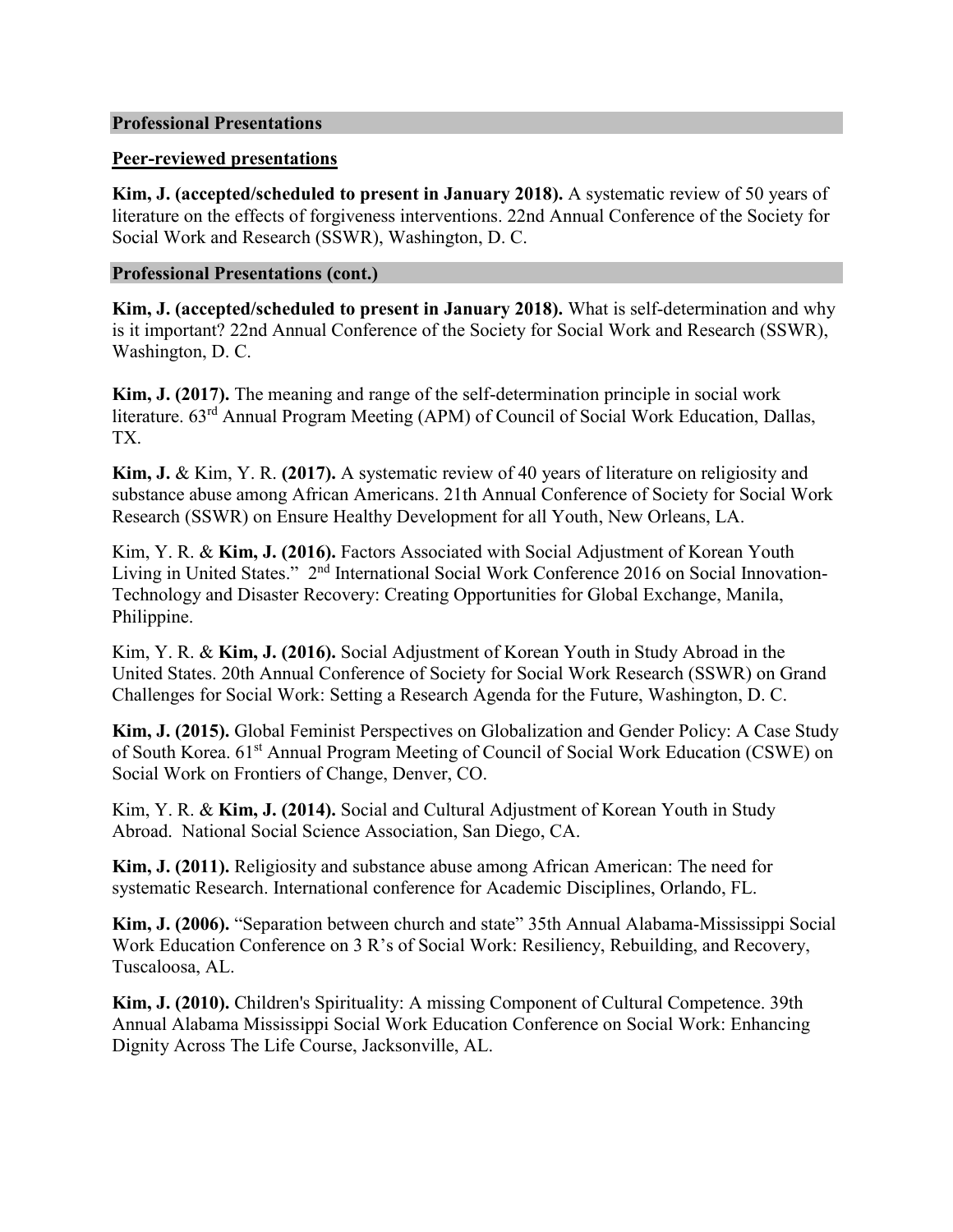### **Professional Presentations (cont.)**

**Perry, T. & Kim, J. (2010).** Pounding the Yam: HIV–Related Knowledge & Behaviors of Young Ghanaian Market Women, 13<sup>th</sup> Annual Conference of Society for Social Work Research (SSWR) on Social Work Research: A World of Possibilities, San Francisco, CA

Kim, J. & Otenio, V. (2009). Invisible international students. 38<sup>th</sup> Annual Alabama-Mississippi Social Work Education Conference on *social work*: Paving the way for human rights, Mississippi, MS.

**Kim, J. (2009).** Forgotten factor in mental health. 1st Oakwood/Southern Collaborative Research Conference, Huntsville AL.

**Kim, J. (2009).** Religion and adolescent sexuality. Spiritual Care Collaborative Summit 09. Health & Hope: The hard reality of living internationally in a village of care. Orlando, FL.

**Kim, J. (2008).** "Parental Substance Abuse: The need of evidence based research." 37<sup>th</sup> Alabama Mississippi Social Work conference. Social Work Roles on the Homefront. Auburn, AL.

**Kim, J. (2008).** "Toward sounding drug policy: Lessons from social work profession. 10th Annual Dr. Lonnie E. Mitchell National HBCU Substance Abuse and Mental Health Conference "A Decade of Promoting Leadership and Workforce Development in Substance Abuse and Mental Health" Atlanta, GA.

**Kim, J. (2008).** "Adolescent sexual behaviors and religion: A systematic review of 30 years of research" 12<sup>th</sup> Annual Conference of Society for Social Work Research (SSWR) on Research that matters, Washington, D. C.

**Kim, J. (2007).** "The relationship between religion and substance abuse among African American: a systematic review of 30 years of research" 9th Annual Dr. Lonnie E. Mitchell National HBCU Substance Abuse and Mental Health Conference "Establishing Excellence for Tomorrow: Strengthening the Substance Abuse and Mental Health Workforce" Washington, D. C.

**Kim, J. (2007).** "Adolescent sexual behaviors and religion" 53rd Annual Program Meeting of Council of Social Work Education (CSWE) on preparing the next generation of educators, San Francisco, CA.

**Kim, J. (2007).** "The proper relationship between church and state" 57<sup>th</sup> Convention and Training Conference of the North American Association of Christians in Social Work, Dallas, TX.

**Kim, J. (2006).** "Separation between church and state" 35th Annual Alabama-Mississippi Social Work Education Conference on 3 R's of Social Work: Resiliency, Rebuilding, and Recovery, Tuscaloosa, AL.

**Kim, J. (2006).** "The First Amendment: Implication for Social Work" 52nd Annual Program Meeting of Council of Social Work Education (CSWE) on Social Justice through Social Reform, Chicago, IL.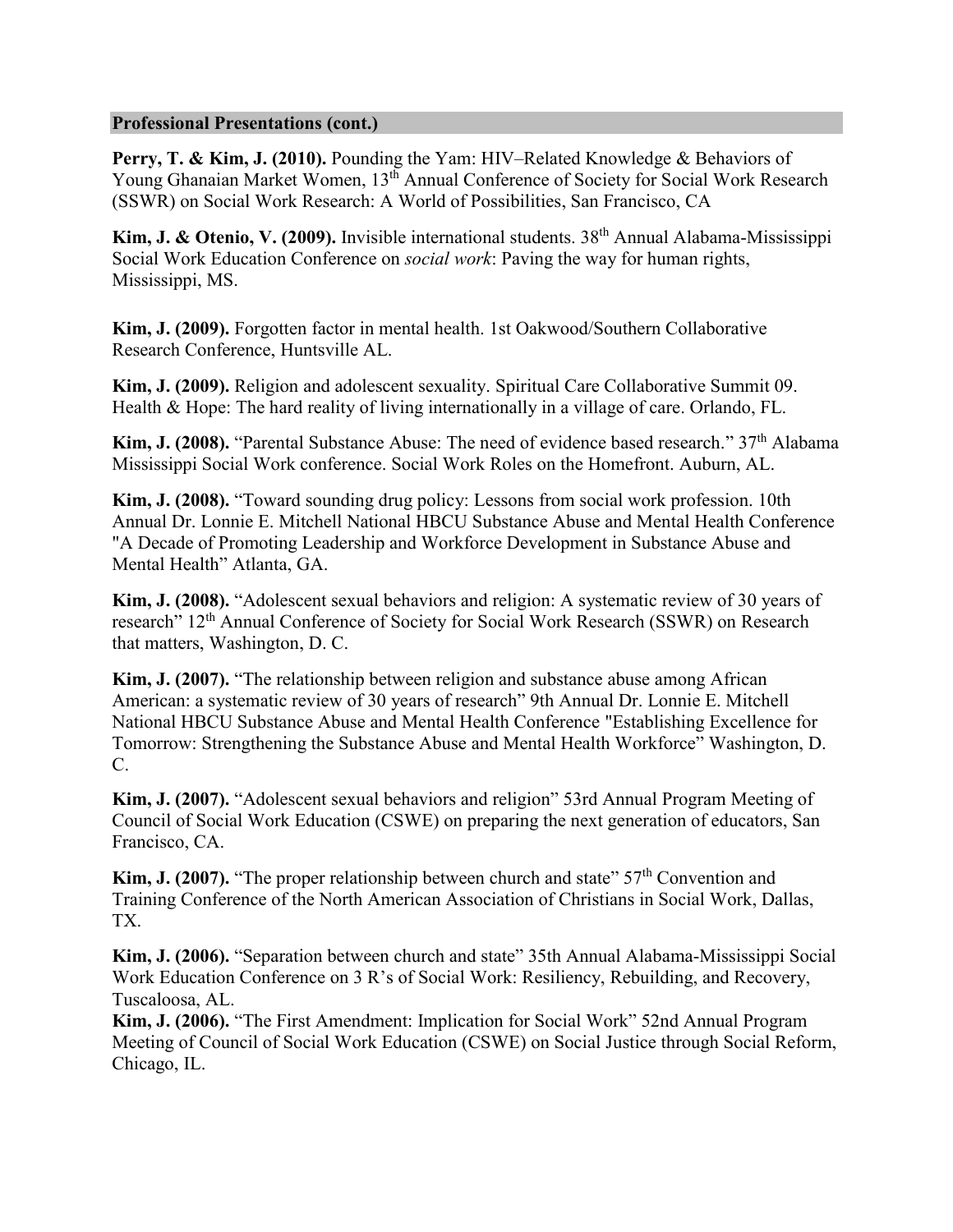**Kim, J. (2006).** "The effect of religion on adolescent delinquency" 10th Annual Conference of Society for Social Work Research (SSWR) on Challenge: Research in and with diverse communities San Antonio, TX.

**Kim, J. (2005).** "A structural equation modeling analysis of the effect of religion on adolescent delinquency" 17th National Symposium on Doctoral Research in Social Work, Columbus, OH.

**Kim, J. (2005).** "The effect of religiosity on delinquent behaviors" 51st Annual Program Meeting of Council of Social Work Education (CSWE) on One World, Many Cultures, New Challenges, New York, NY.

# **Professional Presentations (cont.)**

**Kim, J. (2001).** "Bridging the Gap between Religion and Juvenile Delinquency in Social Work Practice." 51st Annual Conference of North American Association of Christians in Social Work (NACSW) on Building Communities & Strengthening Families, San Antonio, TX.

# **Invited presentations**

**Harris, D., & Kim, J. (2012).** Ethical Decision-Making Process in Social Work Practice. University of Tenseness at Chattanooga, Chattanooga, TN.

**Kim, J. (2011).** The 2011 2nd Alabama Social Work Leaders Congress, Huntsville, AL.

**Kim, J. (2010).** Toward becoming a holistic leader. ATTC Leadership Institute for HBCU Emerging Leaders. Baltimore, MD.

**McAlpine, H., Montgomery, O., McCaulley, L., Stephens, C., Kim, J., & Cape, L. (2009).**  Inequalities in Educational Achievement and Attainment, Better Together Conference, Huntsville, AL. Also participated as a panelist on "Action plans for reducing Inequalities in Educational Achievement and Attainment"

**Harris, D., Clayborn, E., & Kim, J. (2009).** Ethical Decision-Making and Human Rights in Social Work. University of Tenseness at Chattanooga, Chattanooga, TN.

**Kim, J. (2004).** "Academic Integrity" Professional Seminars, Alabama A&M University Department of Social Work, Normal, AL.

**Kim, J. & Sullivan, M. (2003).** "Religion, Spirituality, and Social Work Practice" Annual Orientation Workshop for New and Continuing Field Instructors & Education Coordinators, Ohio State University College of Social Work, Columbus, OH.

**Kim, J. (2002).** "Working with International students." The Annual Meeting of the Group for the Advancement of Doctoral Education (GADE) on Issues Pertaining to Social Work Doctoral Education, Columbus, OH. Also participated as a panelist on "Strategies for Recruiting, Supporting, and Retaining International Students" at the meeting of GADE.

**Kim, J. (1999).** "Student Experiences in Field Practicum." Field Advisory Committee Meeting, College of Social Work, Ohio State University, Columbus, OH.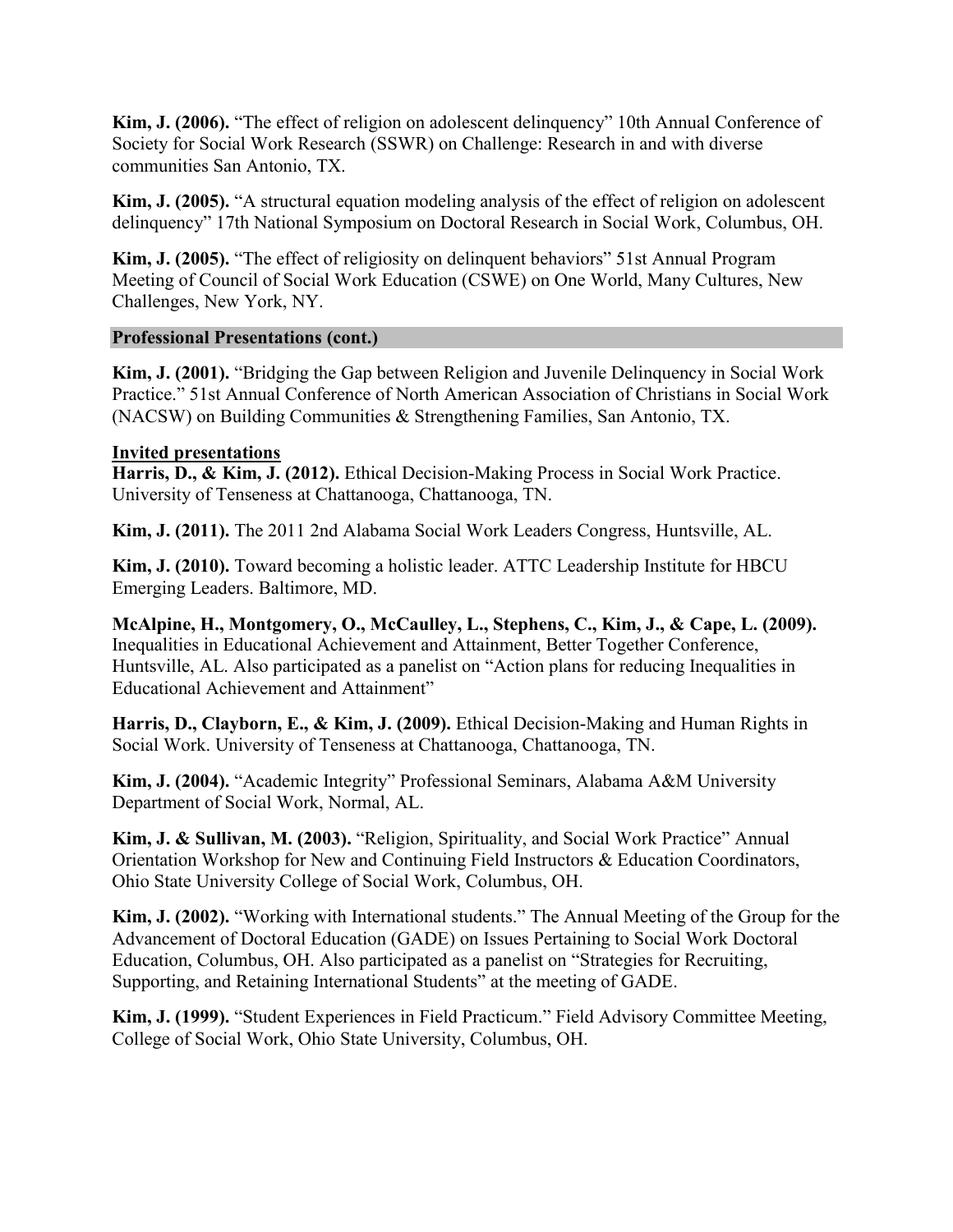# **Grant Writing**

# **Received**

**Kim, J. (2018).** Principal Investigator, A Systematic Review of 100 Years of Literature on Empirical Ethics. George Fox University Faculty Development Research Grant.

**Kim, J. (2016).** Principal investigator, The Science of Forgiveness. George Fox University Faculty Development Research Grant.

**Kim, J. (2015).** Principal Investigator**,** Rethinking the relationship between the right to selfdetermination and religion in the field of social work. Oxford Interdisciplinary Seminars in Science and Religion: Bridging the Two Cultures of Science and the Humanities, organized by Scholarship and Christianity in Oxford (SCIO) with funding from Templeton Religion Trust.

**Kim, J. & Perry, T. (2011).** Principal Investigator, The efficacy of an evidence-based obesity and diabetes prevention/intervention among members of southern African American faith communities. Evans Allen Grant, National Institute of Food and Agriculture, United States Department of Agricultures. (\$15,000).

**Kim, J. & Perry, T. (2010).** Principal Investigator, Bridging the gap between spirituality/religiosity and adolescent obesity, Evans Allen Grant, National Institute of Food and Agriculture, United States Department of Agricultures. (\$20,000).

**Kim J. (2002).** Principal Investigator, "Secondary analysis of relationship between religion and delinquent behaviors utilizing structural equation modeling," Criminal Justice Research Center, Columbus, OH. (\$ 2000).

# **Submitted**

**Kim, J., Kim, H., & Perry, T. (2018).** The Christian worldview & interdisciplinary collaboration: Exploring professional ethics toward developing a common framework and language. Faculty Research Grant, Council for Christian Colleges and Universities (CCCU).

**Kim, J. (2017).** Meaning of self-determination among refugees and their helping professionals. Global Religion Research Initiatives Project Launch grant program, Templeton Religion Trust.

**Kim, J. (2013).** Social work professional's perspectives on client self-determination. American Foundation for Research and Consumer Education in Social Work Regulation, Association of Social Work Boards.

**Kim, J. (2010).** Meeting today's educational and workforce needs in the substance abuse field. Behavioral Health Mini-Grant Program, SAMHSA's Center for Substance Abuse Treatment (CSAT) and Center for Mental Health Services (CMHS).

**Kim, J. (2009).** Substance Abuse Treatment Workforce Development. HBCU Substance Abuse Treatment Workforce Development Mini-Grant Program, SAMHSA's Center for Substance Abuse Treatment (CSAT) and Center for Mental Health Services (CMHS).

**Kim, J. (2009).** 2009 Mental Health and Substance Abuse in Corrections (MHSAC) Clinical Research Scholars Training Program, National Institute of Mental Health.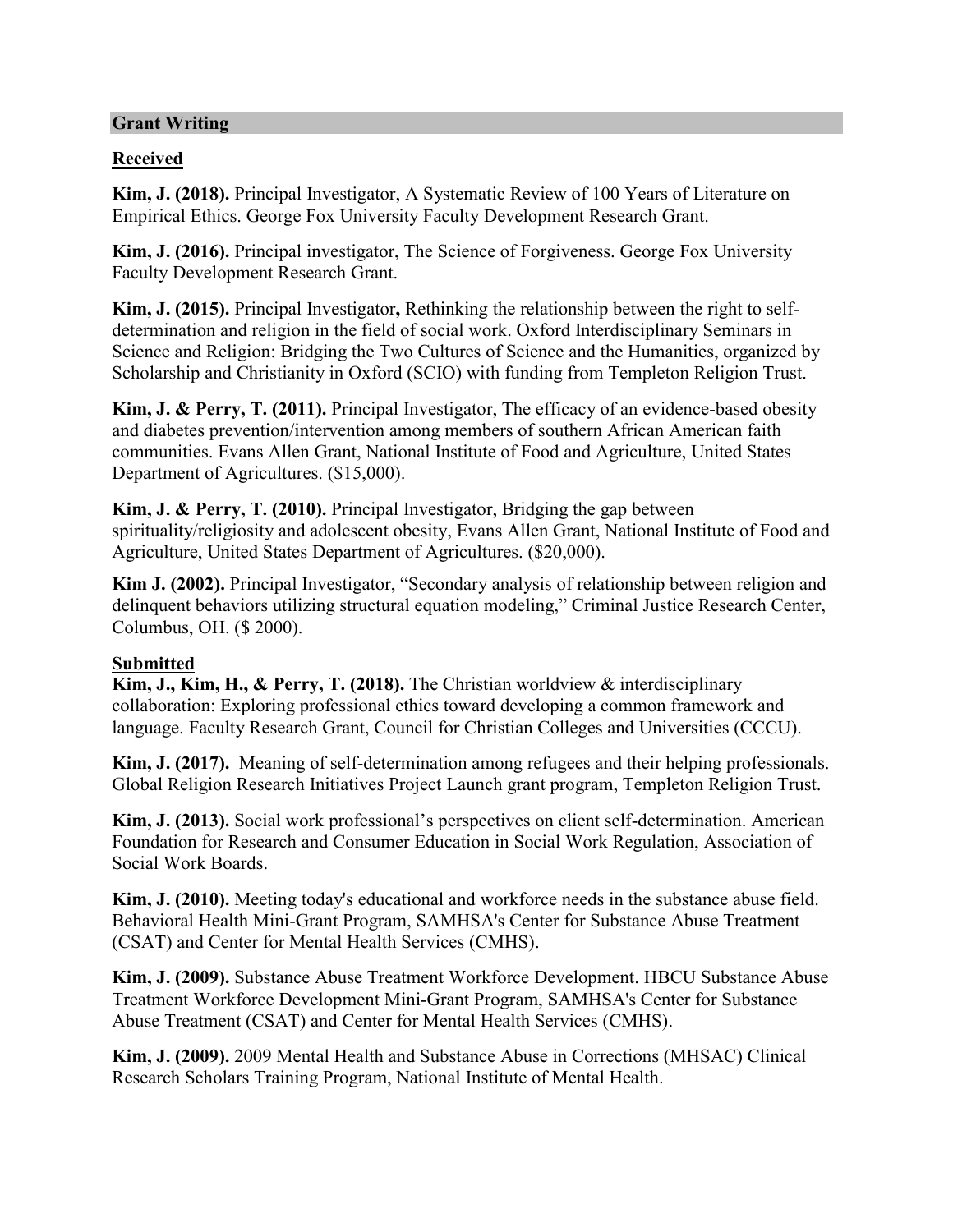# **Grant Writing (cont.)**

**Kim, J. (2008).** 2008 Mental Health and Substance Abuse in Corrections (MHSAC) Clinical Research Scholars Training Program, National Institute of Mental Health.

#### **Awards and Recognitions**

**2016** Featured in The Newberg Geographic newspaper (Local) discussing science, faith, and humanity, titled Portraying Darwin as a real person, not a 'straw man.'

**2013** Appointment to U.S. Department of Health and Human Services, Region IV Health Equity Council.

#### **Awards and Recognitions (cont.)**

**2013** Teaching with Technology Certificate, Center for Learning and Teaching, Birmingham, AL.

**2009** Selected as Historically Black Colleges and Universities (HBCU) Emerging Leader in Addiction Technology Transfer Center (ATTC) Leadership Institute supported by the Substance Abuse and Mental Health Services Administration's (SAMHSA) Center for Substance Abuse Treatment (CSAT).

**2006** Award for Academic Excellence, Alabama A&M University, Normal, AL.

**2005** Certificate of Academic Excellence, Alabama A&M University, Normal, AL.

**2005** Featured in "Kuk-Min" newspaper (National) article discussing the result of the dissertation the Effect of Religion on Adolescent Delinquency," South Korea.

**2004** Featured in "Sung-Kyul" Newspaper (National) article discussing the effect of religion on delinquent behaviors, South Korea.

**2003** Merriss Cornell Distinguished Researcher Award for the outstanding contribution to the field of social work, College of Social Work, Ohio State University, Columbus, OH.

**2003** Recognition Award for outstanding services to social work field education, The Office of Field Education, Columbus, OH.

**2000** Outstanding Research Award for Outstanding Research on Youth, Crime and Justice, Criminal Justice Research Center, Columbus, OH.

**1999** 1999 Featured in SBS (Seoul Broadcasting System) "Morning Wide" (the Korean version of "Good Morning America") as an exemplary Korean social worker studying in the United States.

**1998** Studies Abroad Award. Office of International Education, Ohio State University, Columbus, OH.

**1996** Featured in Writer's center's newsletter. Discussed the process of writing a research paper in the interview "Conversation with Jeongah Kim: A Writer at the Center," Writer's Center Newsletter, 5, 2, Spokane, WA.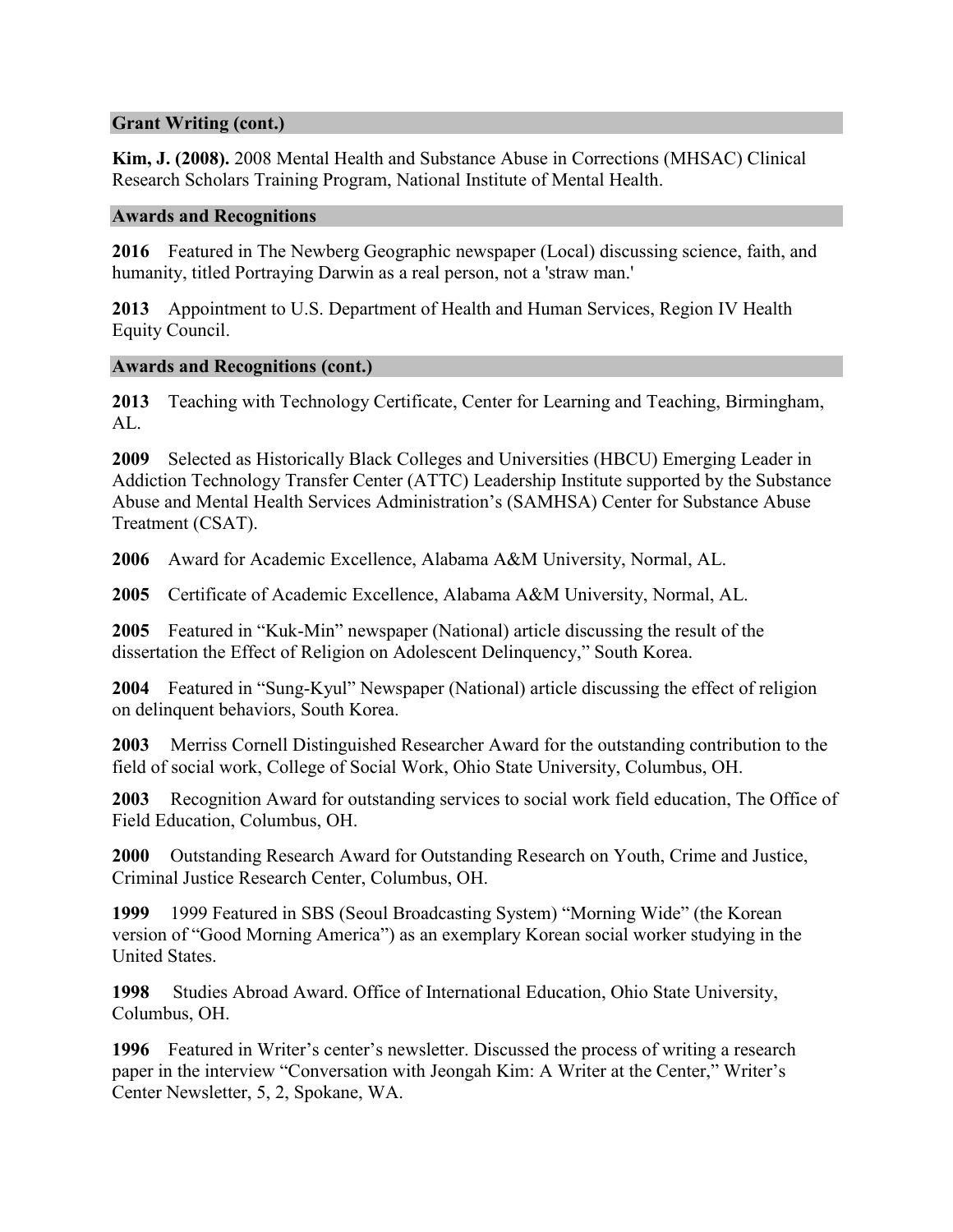**1993** Award for Excellent Student of the Class of 1993 (Equivalent to Summa Cum Laude), Seoul Theological University, South Korea.

**1992** Awards for the best youth counselor of the year, Man-Ri-Hyon Youth Services, South Korea.

**1992** Senior Honors Fellowship for the Student with the Highest GPA, Seoul Theological University, South Korea.

**1991** Junior Honors Fellowship for the Student with the Highest GPA, Seoul Theological University, South Korea.

**1991** Guidance Counselor of the year, Man-ri-Hyun Youth Services, South Korea.

**1990** Sophomore Honors Fellowship for the Student with the Highest GPA, Seoul Theological University, South Korea.

**1989** Freshmen Honors Fellowship for the Student with the Highest GPA, Seoul Theological University, South Korea.

#### **Services**

**2017 - Present** Member, Minority Student Scholarship Committee, Aloha, OR.

**2016 - Present** Faculty advisor, Graduate/Professional Science and Religion Club, GFU, Portland, OR.

**2015 - Present** Faculty advisor, Undergraduate Science and Religion Club, GFU, Newberg, OR.

**2014 - Present** Korean American Christian education consultant, Presbyterian Korean Church, Aloha, OR.

**2016** Hosting faculty/ Panel chair, *Mr. Dawrin's Tree*, GFU, Newberg, OR. April 21, 2016.

2017 Speaker/ Counselor, 31<sup>st</sup> KOSTA Conference, Chicago, IL.

2016 Speaker/ Counselor, 30<sup>st</sup> KOSTA Conference, Chicago, IL.

**2015** Speaker**/** Counselor, 29th Annual Spiritual Summit of KOSTA, Huntington, IN.

**2014** Speaker/ Counselor, 5th Youth KOSTA Conference, Baltimore, MD**.**

**2014** Speaker**/** Counselor, 28th Annual Spiritual Summit of KOSTA, Huntington, IN.

**2014** Speaker**/** Counselor, 27th Annual Spiritual Summit of KOSTA, Huntington, IN.

**2013- 2014** Council Member**,** U.S. Department of Health and Human Services, Region IV Health Equity Council.

**2013-2014** Young adult group counselor, Birmingham Presbyterian Church, Birmingham, AL

**2013** Speaker/ Counselor, 4th Youth KOSTA Conference, Baltimore, MD**.**

2013 Speaker/ Counselor, 26<sup>th</sup> Annual Spiritual Summit of KOSTA, Huntington, IN.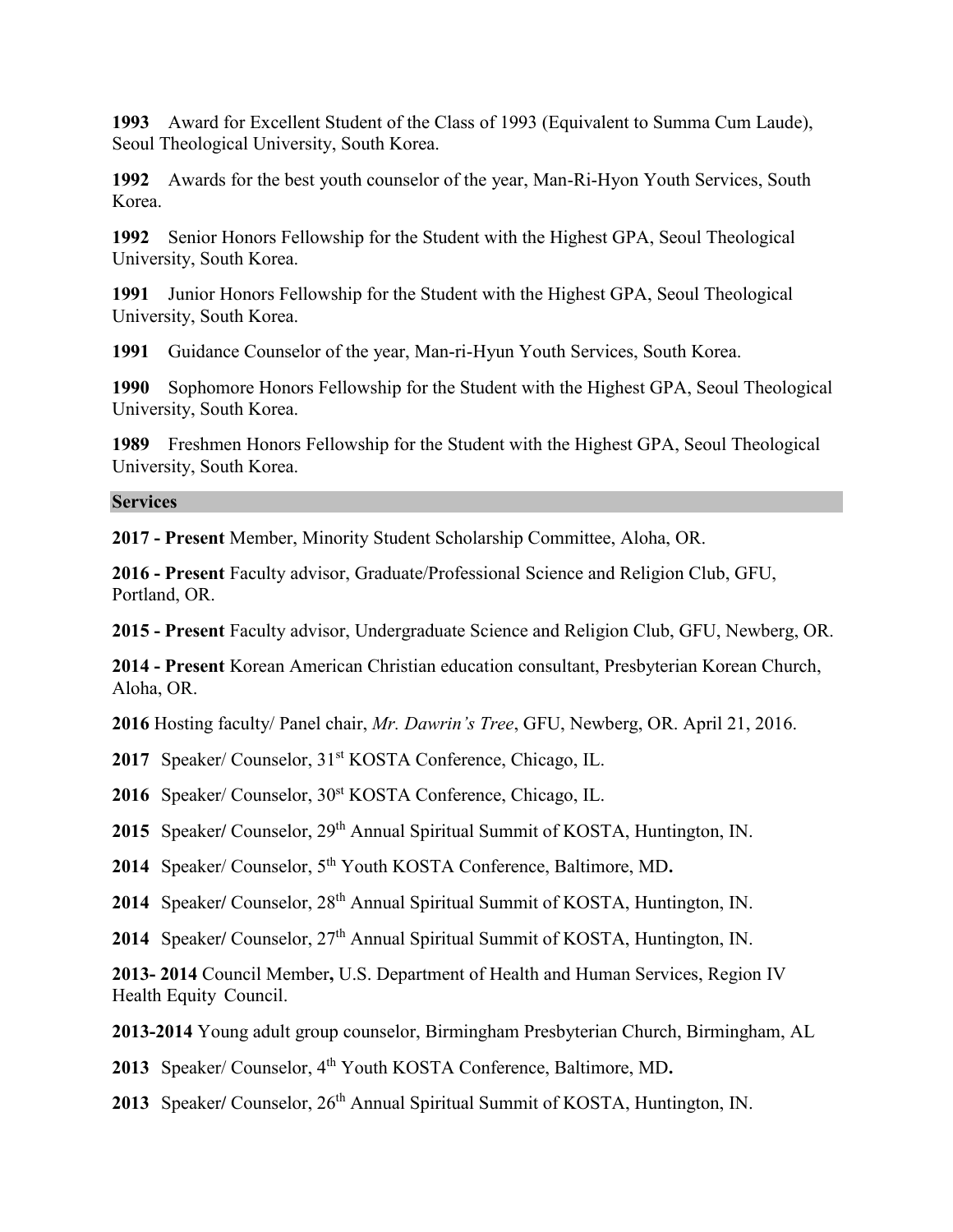**2004-2012** Young adult group counselor, Huntsville Baptist Church, Huntsville, AL

**2012** Speaker/ Counselor, 3rd Youth KOSTA Conference, Baltimore, MD**.**

2012 Speaker/ Counselor, 25<sup>th</sup> Annual Spiritual Summit of KOSTA, Upland, IN.

**2011** Speaker/ Counselor, 2nd Youth KOSTA Conference, Baltimore, MD**.**

**2011** Speaker**/** Counselor/ Mentor, 24nd Annual Spiritual Summit of KOSTA, Scranton, IN**.**

**2010** Speaker/ Counselor, 1st Youth KOSTA Conference, Baltimore, MD**.**

**2010** Speaker**/** Counselor/ Mentor, 23nd Annual Spiritual Summit of KOSTA, Scranton, PA**.**

**2009** Mentor/ Counselor, 22nd Annual spiritual summit of KOSTA, Indianapolis, IN**.**

**2009** Invited speaker on "Leadership and discernment" Korean-American community leadership seminar, Waco, TX.

**2009** Invited speaker on **"**Ways to healthy life" for Korean-American Community, Baptist Center Nashville, TN.

**2009** Interviewer for hunger project, America's Second Harvest Hunger in America Client Survey.

**2008** Abstract Reviewer, 54<sup>th</sup> Annual Program Meeting Abstract reviewer for Council of Social Work Education (CSWE)

**2008** Invited speaker on "Leadership" for Korean-American Community, Chattanooga, TN.

**2008** Project Coordinator, "SBS Special" (One hour documentary program: A healthy diet: A new approach to dairy products), Seoul Broadcasting System (SBS), Seoul, South Korea.

**2007** Journal Reviewer, Journal of African American Studies.

**2007** Abstract reviewer, 53rd Annual Program Meeting Abstract reviewer for Council of Social Work Education (CSWE)

**2007** Project Coordinator/ Interpreter, "Morning Wide" (A Korean version of "Good Morning America": An integrated holistic organizing: A Key to success in Korea, Japan and United States), Seoul Broadcasting System (SBS), Seoul, South Korea

**1996-2003** College youth counselor, CUMC, Columbus, OH.

**2000-2002** Volunteer, Open Hands for Hunger, Columbus, OH.

**1989-1993** Youth counselor, Man-Ri-Hyon Youth Services, Seoul, South Korea.

# **Thesis Advising**

Brandon Davis (Completed in 2012). Thesis title -A Policy Analysis of the Alabama Taxpayer and Citizen Protection Act (HB56): A Case Study. Role: Thesis Committee member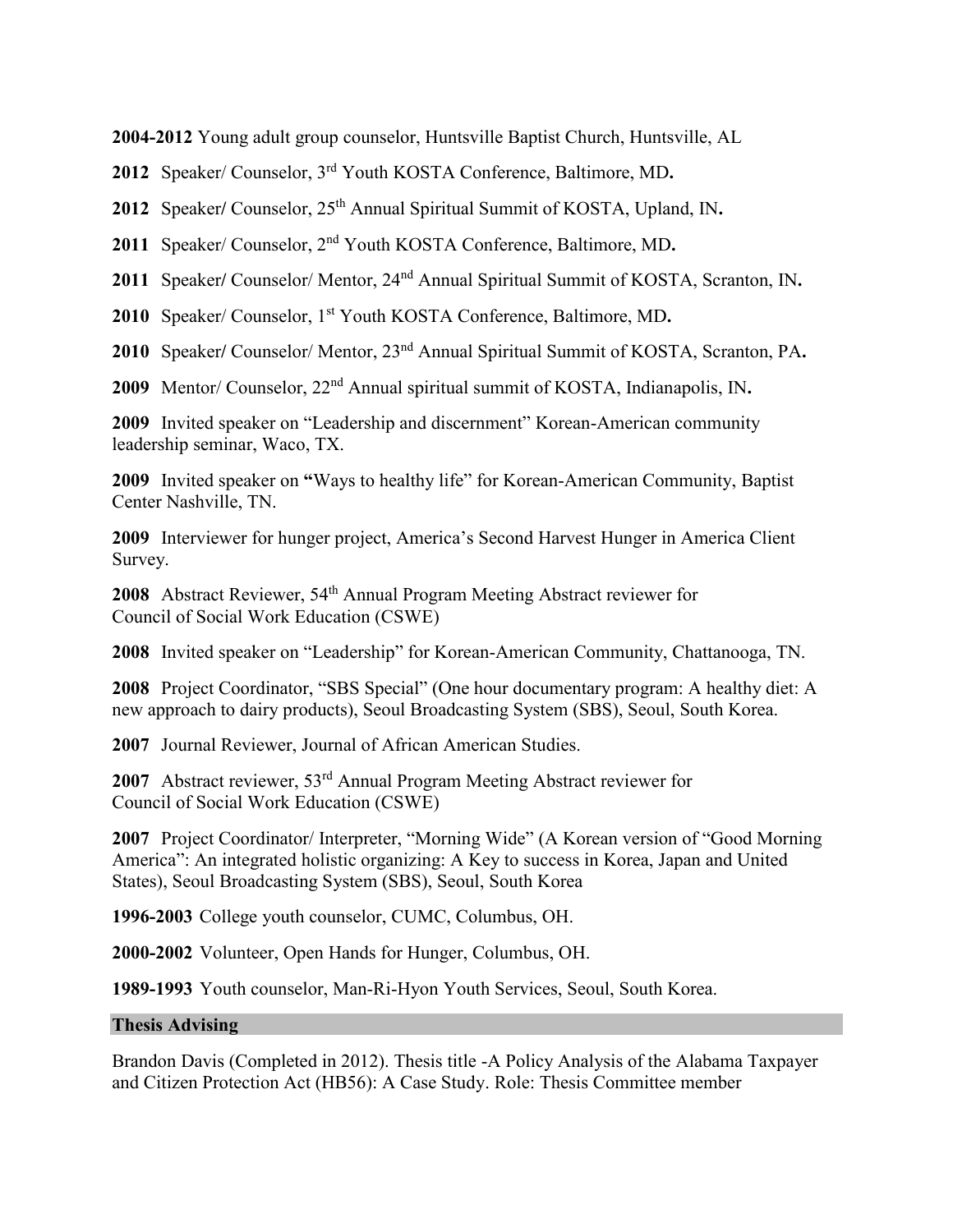Stacey Nelson (Completed in 2011) Thesis Title: An exploration of the social worker's role in interventions with overweight and obese children. Role: Thesis committee member

Kimberly Cosby. Mental Health Stigma in Rural Alabama. Role: Thesis Advisor/ Chair

Vida Oteino. Protective factors for international student's social and cultural adjustment. Role: Thesis Advisor/Chair

### **Committee Activities**

#### **2014-present**

Social Work Program Committee MSW Curriculum Committee MSW Admission Committee MSW Professional Standards Committee Chair, Research Committee.

**2017** Faculty search committee, Department of Communication

# **2012-2014**

Advisor, Phi Alpha Social Work Honor Society, UAB Eta Beta Chapter Chair, Curriculum Assessment Committee BSSW Admission Committee

#### **2011-2012**

Advisor, Phi Alpha Social Work Honor Society, UAB Eta Beta Chapter. BSSW Admission Committee

# **2010-2011**

Chair, Information technology committee (Department of Social Work) Faculty search committee (Department of Social Work) Outcome assessment committee (Graduate Social Work Program) MSW Curriculum Committee (Graduate Social Work Program) Thesis Ad Hoc Committee (Graduate Social Work Program)

#### **2009-2010**

Chair, Information technology committee (Department of Social Work) Faculty search committee (Department of Social Work) Outcome assessment committee (Graduate Social Work Program) MSW Curriculum Committee (Graduate Social Work Program) Thesis Ad Hoc Committee (Graduate Social Work Program)

#### **2008-2009**

Treasure (elected), Korean American Social Work Educators Association (National) Institutional effectiveness committee (University) Outstanding technical staff of the year search committee (University) Arts and Sciences Newsletter and Web Committee (University) Chair, Thesis Policy & Procedures Committee (Department of Social Work) Chair, Information technology committee (Department of Social Work) Sequence Chair, Social Welfare policy (Graduate Social Work Program)